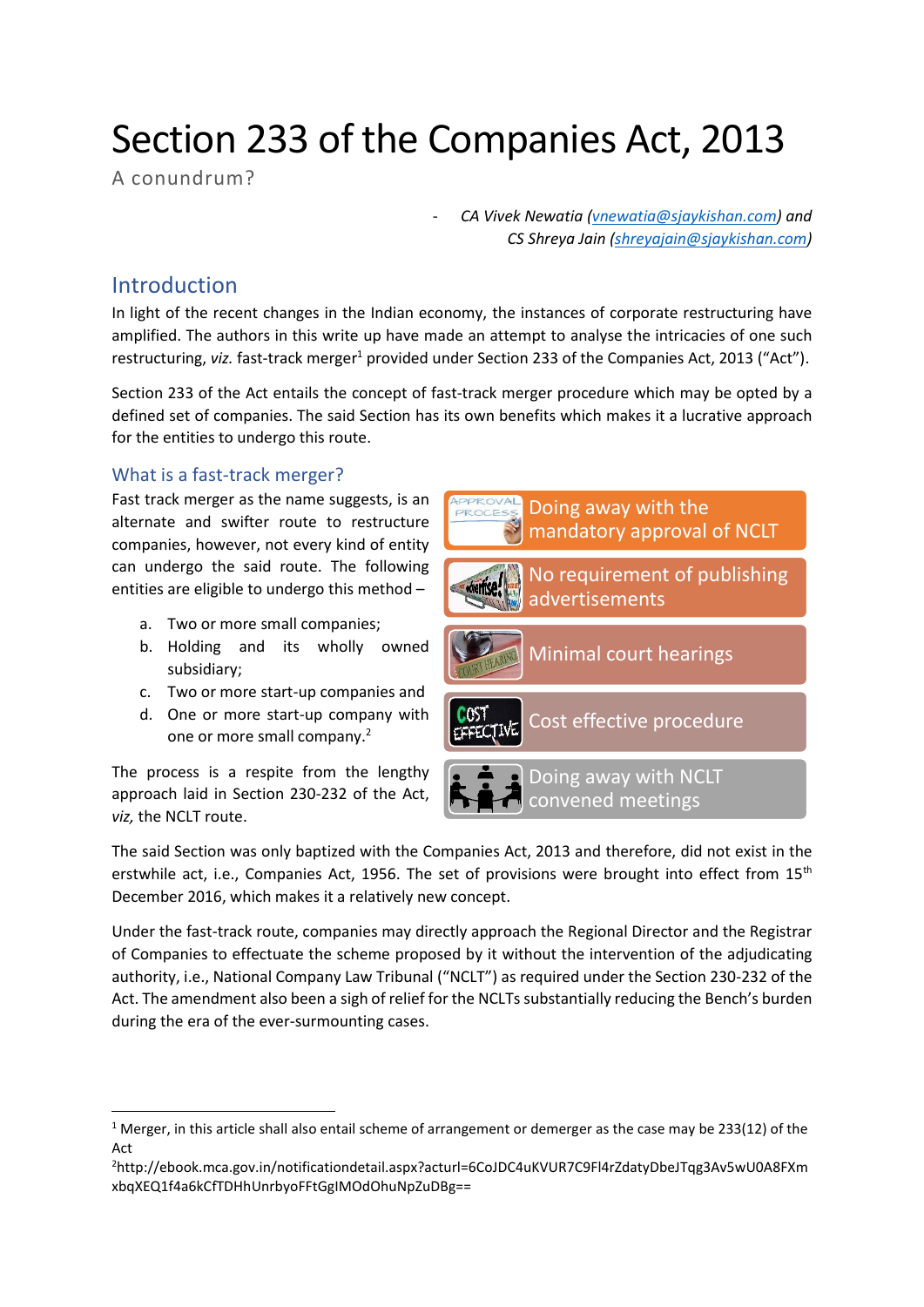A detailed study on the applicability of the provisions of Section 233 essentially covering the onset of the modified definition of small companies and its applicability to non-banking financial companies ("NBFCs") has been attempted by the author in the forthcoming.

## Analysis

## Applicability of Companies Act, 2013

As per Section 1(4) of the Act, the provisions of the Companies Act shall be applicable to the following companies:

*(a) companies incorporated under this Act or under any previous company law;*

*(b) insurance companies, except in so far as the said provisions are inconsistent with the provisions of the Insurance Act, 1938 or the Insurance Regulatory and Development Authority Act, 1999;*

*(c) banking companies, except in so far as the said provisions are inconsistent with the provisions of the Banking Regulation Act, 1949;*

*(d) companies engaged in the generation or supply of electricity, except in so far as the said provisions are inconsistent with the provisions of the Electricity Act, 2003;*

*(e) any other company governed by any special Act for the time being in force, except in so far as the said provisions are inconsistent with the provisions of such special Act; and*

*(f) such body corporate, incorporated by any Act for the time being in force, as the Central Government may, by notification, specify in this behalf, subject to such exceptions, modifications or adaptation, as may be specified in the notification.*

### Definition of a small company

Small company has been defined under Section 2(85) of the Act which has been produced in adseriatim below –

*2(85) "small company" means a company, other than a public company,—*

- *(i) paid-up share capital of which does not exceed two crores rupees or such higher amount as may be prescribed which shall not be more than ten crore rupees; and*
- *(ii) turnover of which as per profit and loss account for the immediately preceding financial year does not exceed twenty crore rupees or such higher amount as may be prescribed which shall not be more than one hundred crore rupees: Provided that nothing in this clause shall apply to—*
	- *(a) a holding company or a subsidiary company;*
	- *(b) a company registered under section 8; or*
	- *(c) a company or body corporate governed by any special Act 3 ;*

Therefore, the said definition shall not be applicable to companies or body corporates which are being governed (that should ideally also entail regulated) under any special Act (the question of solely being regulated by the special act or otherwise is yet to be determined).

Interestingly, while Section 1(4) of the Act specifically mentions that the provisions shall be applicable **to every company incorporated under the Act** or the erstwhile Act *(except in so far as the provisions* 

<sup>&</sup>lt;sup>3</sup> Effective *vide* amendment dated 1<sup>st</sup> February, 2021, G.S.R. 92(E)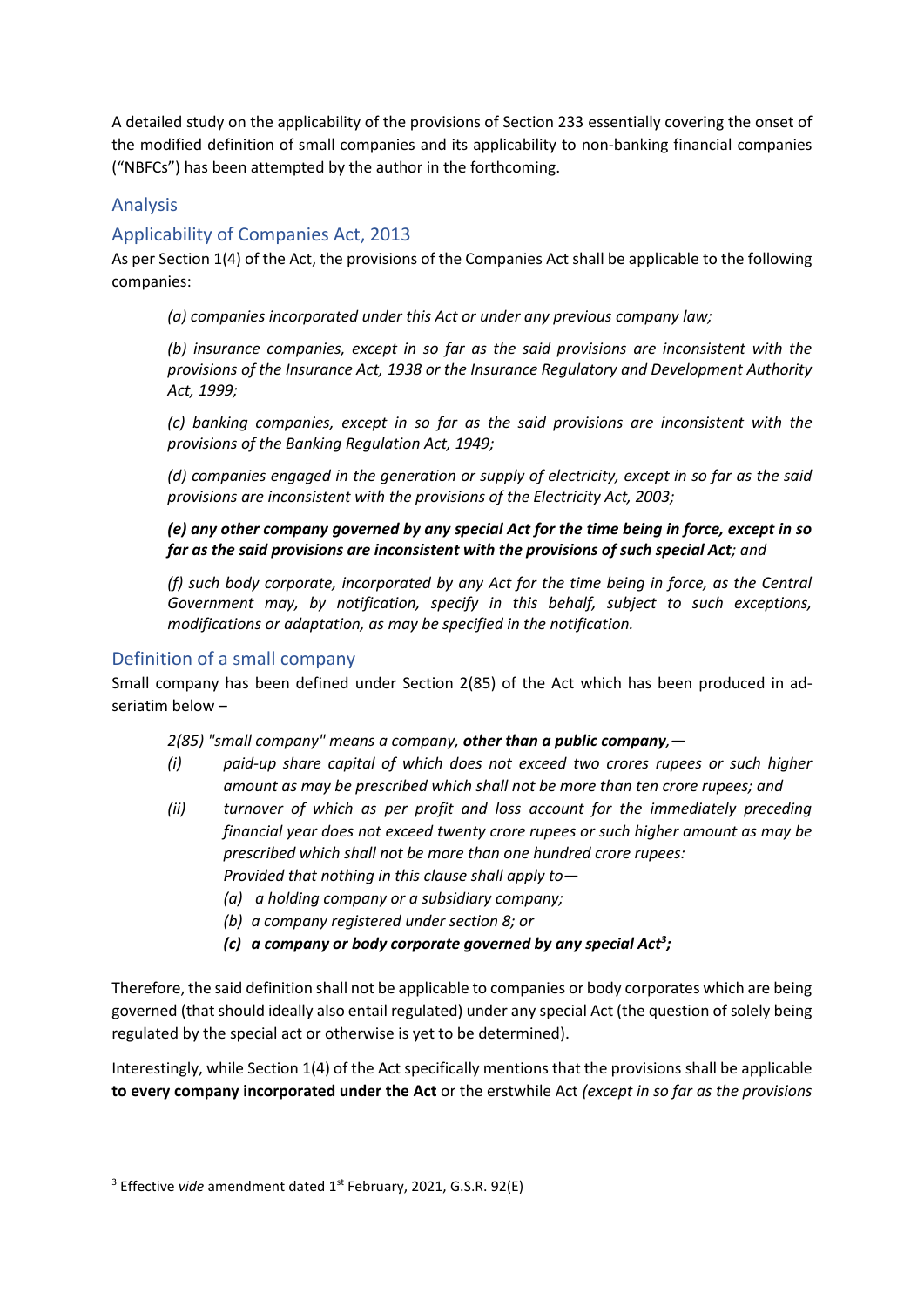*are inconsistent with the Act)*, Section 2(85) categorically bars **companies being governed under any special act.**

Companies incorporated under the provisions of the Act and being governed under special acts, essentially NBFCs be also considered as small companies?

#### What is a special act?

Special Act may be regarded as an act constituted by the Parliament for a specific purpose. The act so introduced continues to govern/regulate/oversee the activity for which it was brought into force.

These law specifically and invariably governs and controls/ oversees the functioning of entities formed for that very purpose. For example – Airport Authority of India Act, 1994 was brought into force for all the airports across the nation, all civil enclaves, all aeronautical communications and so on so forth.

Similarly, the Life Insurance Corporation Act, 1956 was brought into force for the establishment of Life Insurance Corporation and the act undoubtedly also governs the functioning of the Life Insurance Corporation. The only goblet available for the respite is the specific act and there shall be no preceding act which shall prevail over the provisions of these acts whatsoever. Thus, these special acts can be interpreted to run under a zen mode solely for what is mentioned in its preamble.

Hence, Special Acts or Laws are essentially acts which comes into existence for the purpose of giving birth to a new or special entity and further governs and regulates the activities performed by the entities formed under these acts.

#### **NBFCs**

NBFCs are companies incorporated under the Companies Act (1956/2013) carrying out a specific set of functions which are distinct from companies involved in activities having the likes of production, manufacturing, consultancy and paraphernalia activities.

These are specifically engaged in the business of loans and advances, acquisition of shares/stocks/bonds/debentures/securities issued by Government or local authority or other marketable securities of a like nature, leasing, hire-purchase, insurance business, chit business but does not include any institution whose principal business is that of agriculture activity, industrial activity, purchase or sale of any goods (other than securities) or providing any services and sale/purchase/construction of immovable property.

A non-banking institution which is a company and has principal business of receiving deposits under any scheme or arrangement in one lump sum or in instalments by way of contributions or in any other manner, is also a non-banking financial company (Residuary non-banking company).

Given the intricacies of NBFCs, the Government have put in place several statute which, along with the Companies Act, 2013 shall regulate such NBFCs. Therefore, preliminarily these are multi-regulated entities.

The Master Directions/Rules/Regulations laid down by the RBI generally provides a stricter set of norms in addition the provisions of the Companies Act, 2013. Following are the criteria for an entity to be classified as an NBFC:

- a. It must be a financial institution **which is a company.**
- b. It has as its principal business the receiving of deposits, under any scheme or arrangement or in any other manner, or lending in any manner.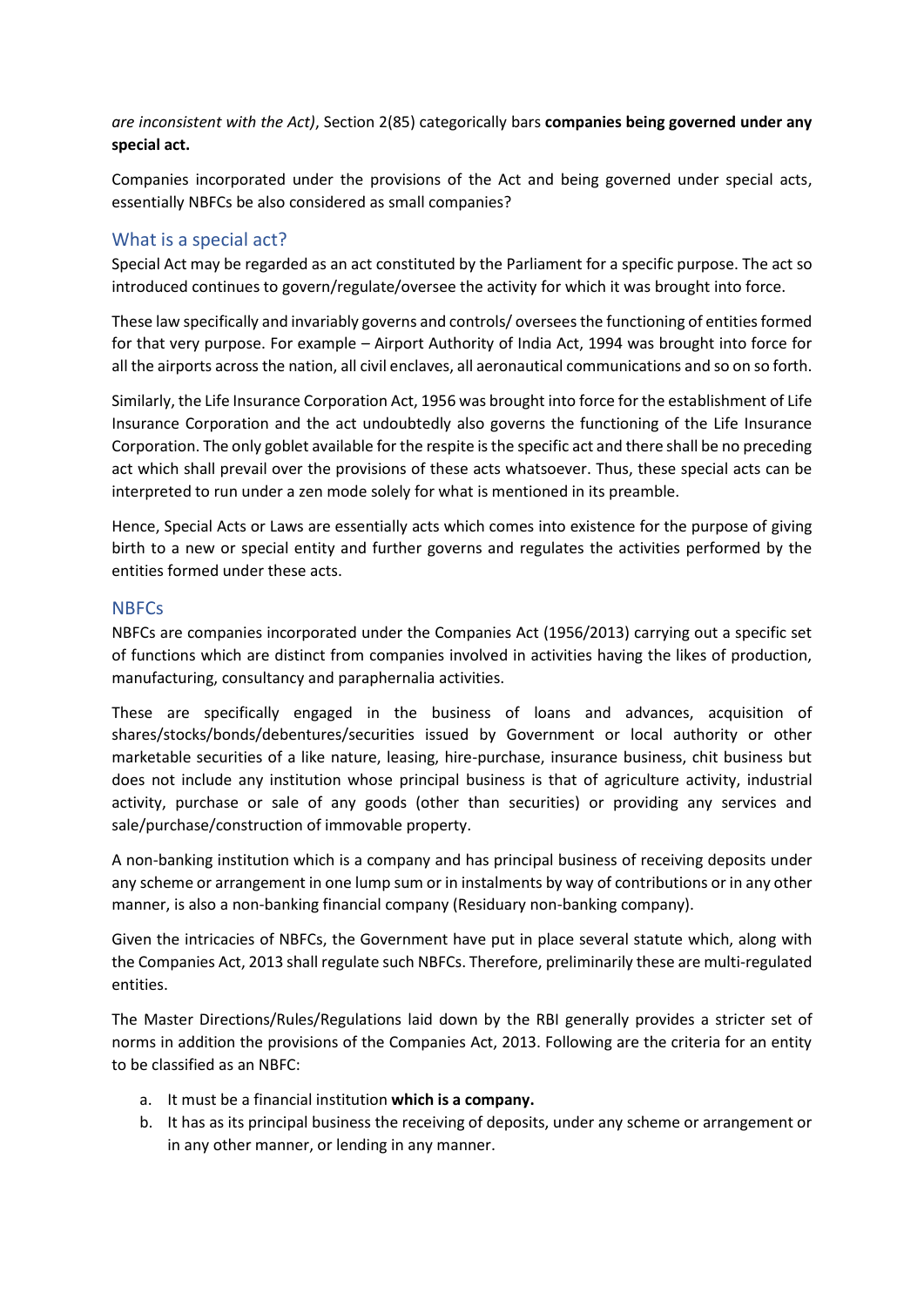- c. such other non-banking institution or class of such institutions, as the Bank may, with the previous approval of the Central Government and by notification in the Official Gazette, specify.
- d. it must further have a net owned fund of Rupees Two Hundred Lakhs or Rupees Two Crores (**aggregate of the paid-up equity capital, preference shares which are compulsorily convertible into equity, free reserves, balance in share premium account and capital reserves representing surplus arising out of sale proceeds of asset, excluding reserves created by revaluation of asset, after deducting therefrom accumulated balance of loss, deferred revenue expenditure and other intangible assets** minus the amount of investments of such company in shares of its subsidiaries, companies in the same group and all other NBFCs and the book value of debentures, bonds, outstanding loans and advances including hire purchase and lease finance made to and deposits with subsidiaries and companies in the same group, to the extent it exceeds 10% of the owned fund).

As emphasized in the point above, such entities should necessarily be a company registered under the Companies Act, clearly establishing the fact that the RBI Act, albeit being a special act (discussed later) – is not the only act governing the functions of these NBFCs

#### **Is RBI Act, 1934 a special law enacted for NBFCs?**

RBI Act, 1934 was constituted for the sole purpose of incorporating the Reserve Bank of India ("RBI") on 1<sup>st</sup> April, 1935. The RBI Act, 1934 was enacted to bring and regulate RBI and therefore considered to be a special law.

The Preamble of the RBI Act, 1934 states that following –

*"to regulate the issue of Bank notes and keeping of reserves with a view to securing monetary stability in India and generally to operate the currency and credit system of the country to its advantage; to have a modern monetary policy framework to meet the challenge of an increasingly complex economy, to maintain price stability while keeping in mind the objective of growth."*

The purpose of the RBI Act, 1934 was to oversee the operations of the Reserve Bank of India, the silhouette of the Act gradually became more defined and developed with the regulation/governance of entities like NBFCs into its umbrella.

NBFCs are not considered to be banks but a hybrid between a bank and a company. In India, banks are governed by the Banking Regulation Act, 1949, NBFC's are precluded from such Act in its entirety, therefore, such NBFCs are being regulated by RBI Act.

Further, no NBFC can carry out the activities of that of an NBFC unless it has been registered as a company under the Companies Act 1956/2013.

Given that the Banking Regulation Act, 1949 did not cover the activities performed by an NBFC, the government, to regulate the functioning of the NBFCs brought into force an amendment with effect from 1<sup>st</sup> February, 1964, which gave way to the inception of Chapter III B to the RBI Act, 1934 to regulate the **activities** of NBFCs.

With the passage of time, the norms with respect to NBFCs only proved to be more stringent. NBFCs, thus need to comply with the regulations set out by various authorities which inter-alia included – SEBI, MCA, IRDA, RBI.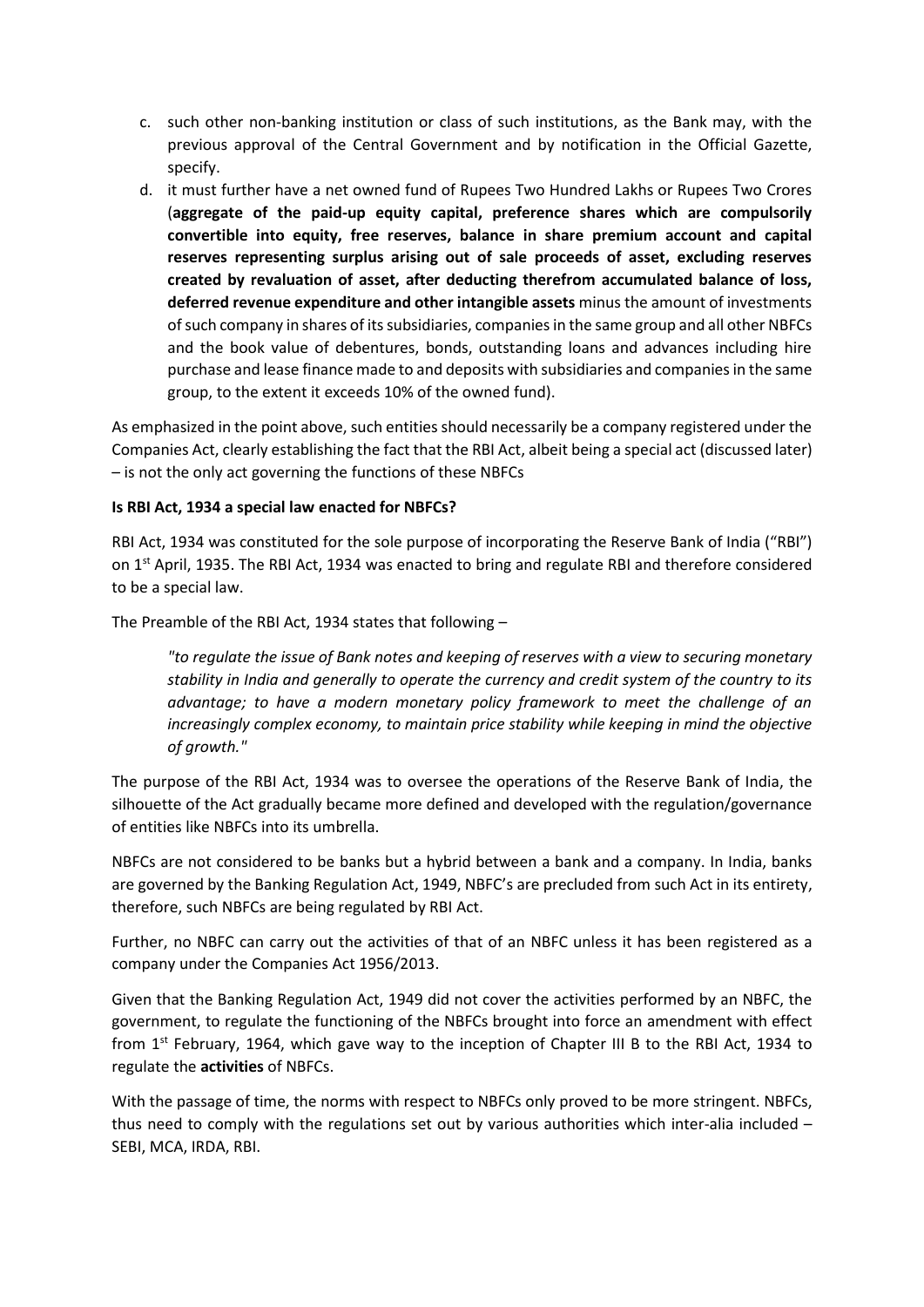#### Are NBFCs essentially governed by a special Law?

- a. In the foregoing, it is established that the RBI Act, 1934 is a special Act constituted to form the Reserve Bank of India, which, undoubtedly is a special purpose, however, that does not necessarily establish that it is indeed a **special law to govern NBFCs as well**. The RBI Act, 1934 begun regulating the NBFCs **after three decades of coming into the existence** which, therefore, should not ideally be considered as a special act when it comes to NBFCs. In a plain and simple context, an act is a special act constitutes solely for a special purpose. In the instant case, the special purpose of the RBI Act, 1934 was to constitute RBI (since inception), regulation of NBFCs may at the most be considered to be a supplementary power associated with it.
- b. Upon perusing other provisions of the Companies Act, 2013, for instance,
	- Section 73(1) of the Companies Act, 2013 read with Rule  $1(3)(ii)$  of the Companies (Acceptance and Deposits) Rules, 2014, an NBFC is explicitly barred from the Rules. The extract of the provision is as follows –

*"(1) On and after the commencement of this Act, no company shall invite, accept or renew deposits under this Act from the public except in a manner provided under this Chapter:*

*Provided that nothing in this sub-section shall apply to a banking company and nonbanking financial company as defined in the Reserve Bank of India Act, 1934 (2 of 1934) and to such other company as the Central Government may, after consultation with the Reserve Bank of India, specify in this behalf."*

*"1(3) These rules shall apply to a company other than –*

- *i. a banking company;*
- *ii. a non-banking financial company as defined in the Reserve Bank of India Act, 1934 (2 of 1934) registered with the Reserve Bank of India;*
- *iii. a housing finance company registered with the National Housing Bank established under the National Housing Bank Act, 1987 (53 of 1987); and*
- *iv. a company specified by the Central Government under the proviso to sub-section (1) of section 73 of the Act."*

• Similarly, provisions of Section 186 states that –

*"(1) Without prejudice to the provisions contained in this Act, a company shall unless otherwise prescribed, make investment through not more than two layers of investment companies:*

*Provided that the provisions of this sub-section shall not affect—*

*(i) a company from acquiring any other company incorporated in a country outside India if such other company has investment subsidiaries beyond two layers as per the laws of such country;*

*(ii) a subsidiary company from having any investment subsidiary for the purposes of meeting the requirements under any law or under any rule or regulation framed under any law for the time being in force.*

*(2) No company shall directly or indirectly —*

*(a) give any loan to any person or other body corporate;*

*(b) give any guarantee or provide security in connection with a loan to any other body corporate or person; and*

*(c) acquire by way of subscription, purchase or otherwise, the securities of any other body corporate,*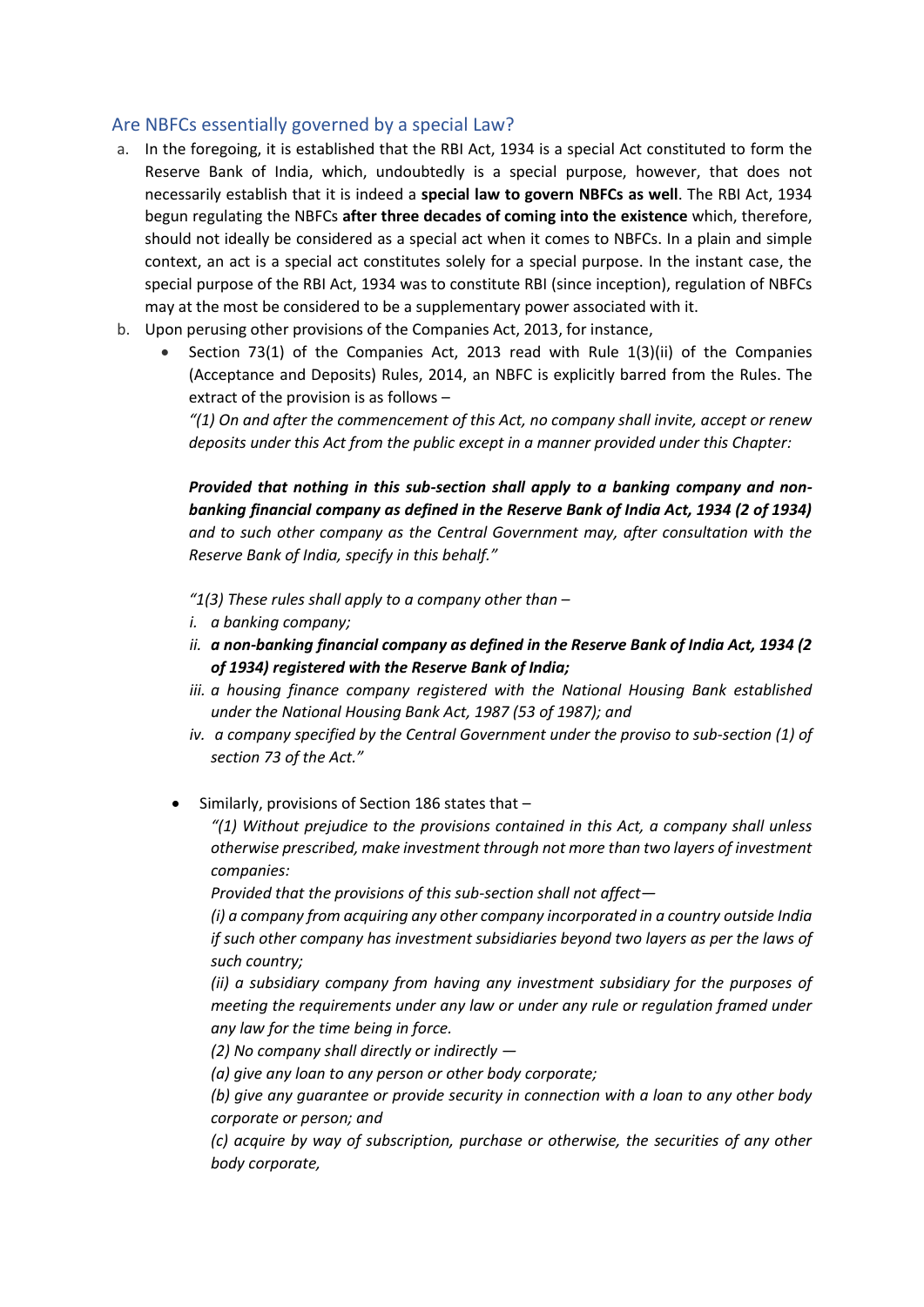*exceeding sixty per cent. of its paid-up share capital, free reserves and securities premium account or one hundred per cent. of its free reserves and securities premium account, whichever is more.*

#### *(11) Nothing contained in this section, except sub-section (1), shall apply—*

*(a) to any loan made, any guarantee given or any security provided or any investment made by a banking company, or an insurance company, or a housing finance company in the ordinary course of its business, or a company established with the object of and engaged in the business of financing industrial enterprises, or of providing infrastructural facilities;*

*(b) to any investment—*

*…*

*(i) made by an investment company;*

*(ii) made in shares allotted in pursuance of clause (a) of sub-section (1) of section 62 or in shares allotted in pursuance of rights issues made by a body corporate;*

*(iii) made, in respect of investment or lending activities, by a non-banking financial company registered under Chapter III-B of the Reserve Bank of India Act, 1934 and whose principal business is acquisition of securities."*

• Rule 3 of the Companies (Filing of Documents and Forms in Extensible Business Reporting Language) Rules, 2015 provides that the following class of companies shall file their financial statement and other documents under section 137 of the Act, with the Registrar in e-form AOC-4 XBRL and the consolidated financial statements, if any, with form AOC-4 CFS.

*"The following class of companies are:*

*(i) all companies listed with any Stock Exchange(s) in India and their Indian subsidiaries; or*

*(ii) all companies having paid up capital of rupees five crore or above;*

*(iii) all companies having turnover of rupees hundred crore or above; or*

*(iv) all companies which were hitherto covered under the Companies (Filing of Documents and Forms in Extensible Business Reporting Language) Rules, 2011:*

#### *Provided that the companies in banking, insurance, power sector, non-banking financial companies and housing finance companies need not file financial statements under this rule.*

*Rule 4 of the Companies (Filing of Documents and Forms in Extensible Business Reporting Language) Rules, 2015 provides that a company required to furnish cost audit report and other documents to the Central Government under sub-section (6) of section 148 of the Act and rules made there under, shall file such report and other documents using the XBRL taxonomy given in Annexure-III for the financial years commencing on or after 1st April, 2014 in e-Form CRA-4 specified under the Companies (Cost Records and Audit) Rules, 2014."*

Therefore, if the applicability of the definition of small companies were not to apply to an NBFC, the provisions laid would be knitted in a language akin to the Sections as reproduced above.

c. As explained in the foregoing, a special act is created solely for a specific purpose. Under this pretext when one sees the RBI Act, it may be noted that the Act was brought into force for a